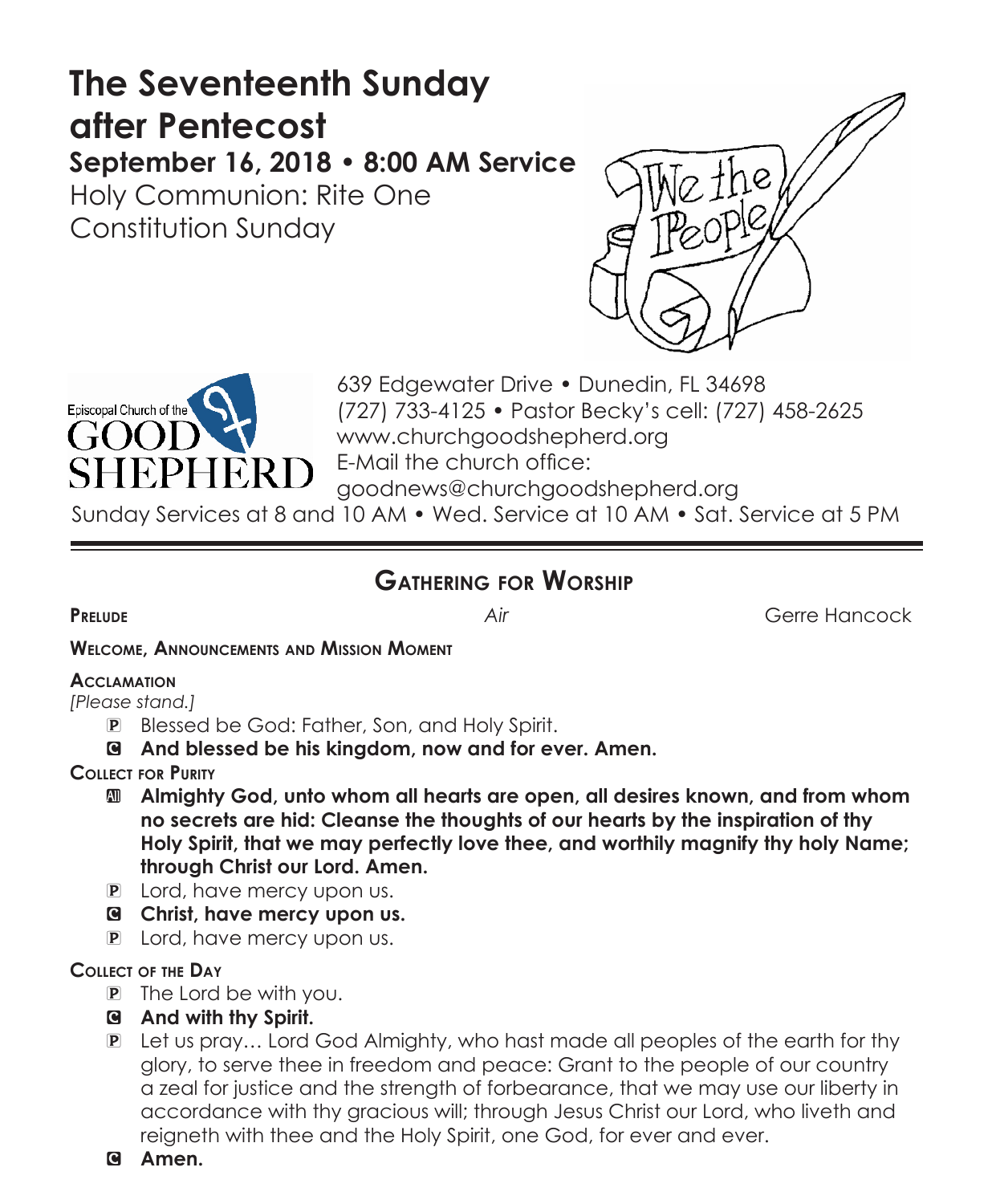## **Word of God**

**The Readings:** Micah 6:1–8 • Psalm 19:7–14 • 1 Timothy 2:1–6 • Matthew 5:43–48 *[Please be seated.]* The First Reading

L *The First Reading is taken from Micah, chapter 6…*

 Hear what the Lord is saying: Arise, lay out the lawsuit before the mountains; let the hills hear your voice! Hear, mountains, the lawsuit of the Lord! Hear, eternal foundations of the earth! The Lord has a lawsuit against his people; with Israel he will argue.

 "My people, what did I ever do to you? How have I wearied you? Answer me! I brought you up out of the land of Egypt; I redeemed you from the house of slavery. I sent Moses, Aaron, and Miriam before you. My people, remember what Moab's King Balak had planned, and how Balaam answered him! Remember everything from Shittim to Gilgal, that you might learn to recognize the righteous acts of the Lord!"

With what should I approach the Lord and bow down before God on high? Should I come before him with entirely burned offerings, with year-old calves? Will the Lord be pleased with thousands of rams, with many torrents of oil? Should I give my oldest child for my crime; the fruit of my body for the sin of my spirit?

 He has told you, human one, what is good and what the Lord requires from you: to do justice, embrace faithful love, and walk humbly with your God.

- L The Word of the Lord.
- C **Thanks be to God.**

The Psalm: [read responsively, L Lector/<sup>8</sup> Congregation]

- L *We will read responsively from Psalm 19…*
- L The law of the Lorp is perfect and revives the soul; the testimony of the Lorp is sure and gives wisdom to the innocent.
- G The statutes of the Lord are just and rejoice the heart; the commandment of the Lorp is clear and gives light to the eyes.
- L The fear of the Lord is clean and endures for ever: the judgments of the Lorp are true and righteous altogether.
- C **More to be desired are they than gold, more than much fine gold, sweeter far than honey, than honey in the comb.**
- L By them also is your servant enlightened, and in keeping them there is great reward.
- C **Who can tell how often he offends? cleanse me from my secret faults.**
- L Above all, keep your servant from presumptuous sins; let them not get dominion over me; then shall I be whole and sound, and innocent of a great offense.
- C **Let the words of my mouth and the meditation of my**  heart be acceptable in your sight, O Lord, my strength and my redeemer.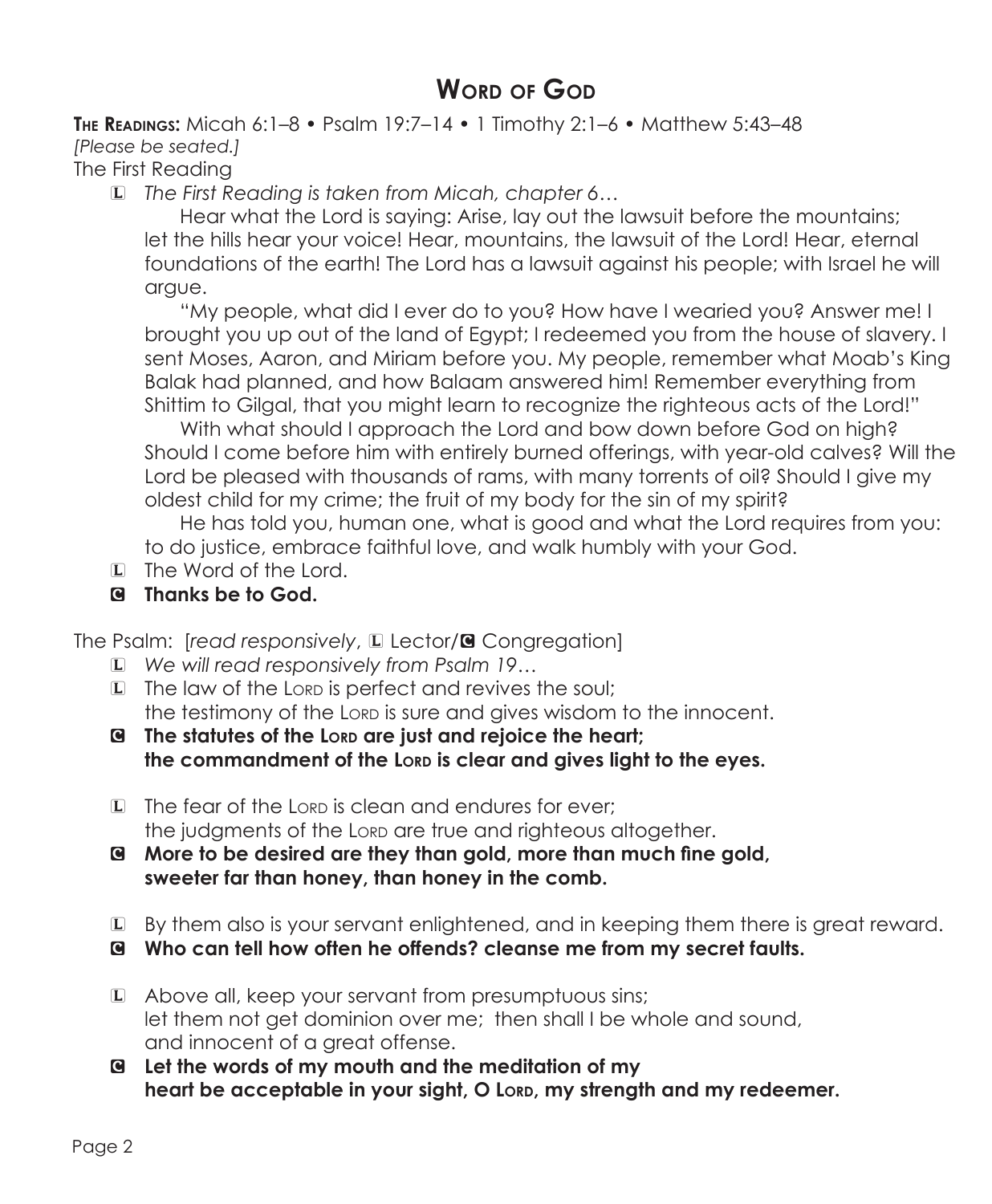The Second Reading:

L *The Second Reading is taken from 1 Timothy, chapter 2…*

 First of all, then, I ask that requests, prayers, petitions, and thanksgiving be made for all people. Pray for kings and everyone who is in authority so that we can live a quiet and peaceful life in complete godliness and dignity. This is right and it pleases God our savior, who wants all people to be saved and to come to a knowledge of the truth. There is one God and one mediator between God and humanity, the human Christ Jesus, who gave himself as a payment to set all people free. This was a testimony that was given at the right time.

- L The Word of the Lord.
- C **Thanks be to God.**

The Gospel:

*[Please stand.]*

- D The Holy Gospel of our Lord Jesus Christ according to Matthew.
- C **Glory be to thee, O Lord.**
- D [Jesus said] "You have heard that it was said, *You must love your neighbor and hate your enemy.* But I say to you, love your enemies and pray for those who harass you so that you will be acting as children of your Father who is in heaven. He makes the sun rise on both the evil and the good and sends rain on both the righteous and the unrighteous. If you love only those who love you, what reward do you have? Don't even the tax collectors do the same? And if you greet only your brothers and sisters, what more are you doing? Don't even the Gentiles do the same? Therefore, just as your heavenly Father is complete in showing love to everyone, so also you must be complete.
- D The Gospel of the Lord.
- C **Praise be to thee, O Christ.**

**SERMON Cindy Roehl** 

*[Please be seated.]*

### **Nicene Creed**

*[Please stand.]*

C **We believe in one God, the Father, the Almighty, maker of heaven and earth, of all that is, seen and unseen.** 

**We believe in one Lord, Jesus Christ, the only Son of God, eternally begotten of the Father, God from God, Light from Light, true God from true God, begotten, not made, of one Being with the Father. Through him all things were made. For us and for our salvation he came down from heaven: by the power of the Holy Spirit he became incarnate from the Virgin Mary, and was made man. For our sake he was crucified under Pontius Pilate; he suffered death and was buried. On the third day he rose again in accordance with the Scriptures; he ascended into heaven and is seated at the right hand of the Father. He will come again in glory to judge the living and the dead, and his kingdom will have no end.**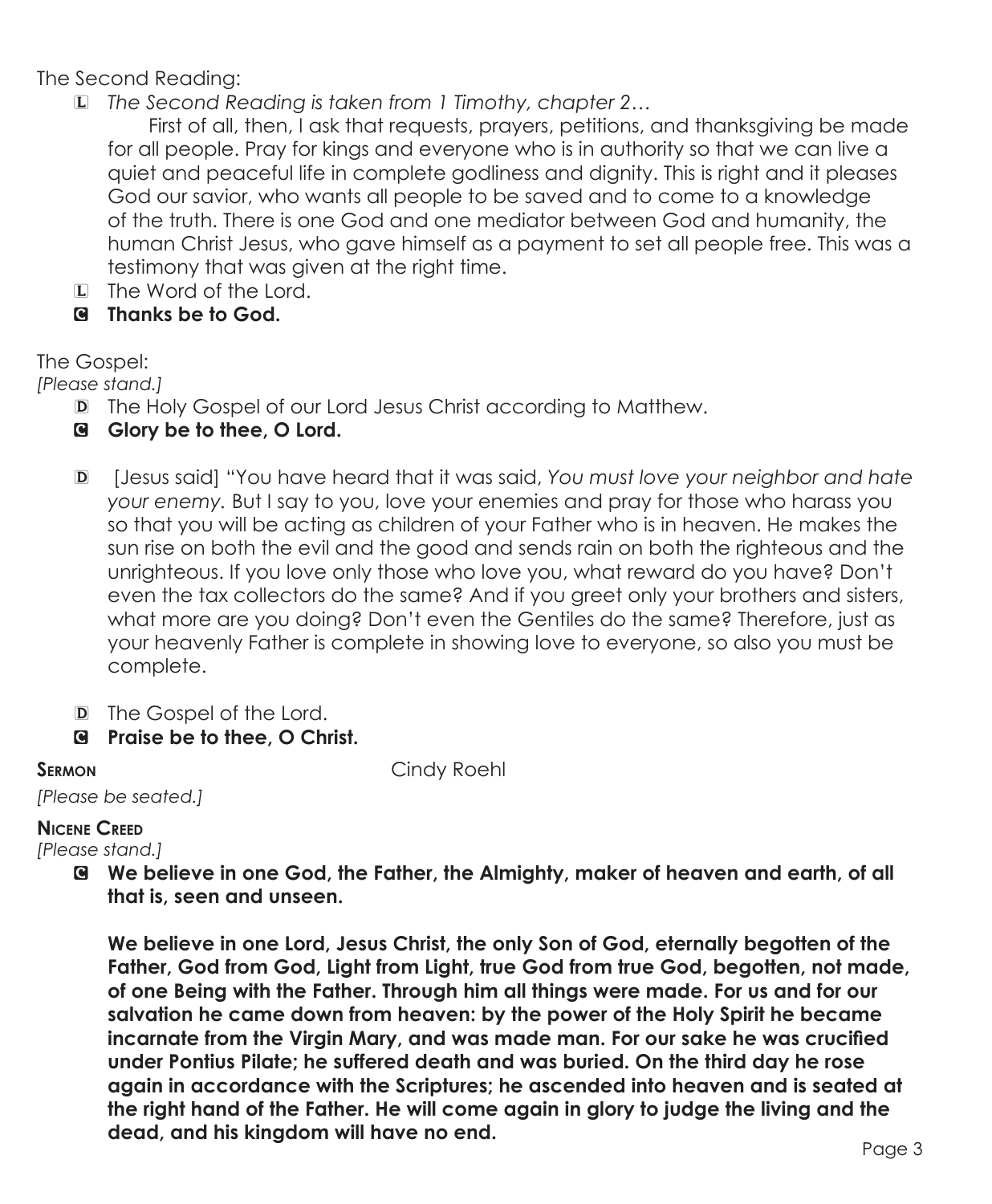**We believe in the Holy Spirit, the Lord, the giver of life, who proceeds from the Father and the Son. With the Father and the Son he is worshiped and glorified. He has spoken through the Prophets. We believe in one holy catholic and apostolic Church. We acknowledge one baptism for the forgiveness of sins. We look for the resurrection of the dead, and the life of the world to come. Amen.**

#### **Prayers of the People**

*[Sit, stand, or kneel, as you prefer.]*

- D Let us pray for the whole state of Christ's Church and the world.
- L Almighty and everliving God, who in thy holy Word hast taught us to make prayers, and supplications, and to give thanks for all humanity: Receive these our prayers which we offer unto thy divine Majesty, beseeching thee to inspire continually the Universal Church with the spirit of truth, unity, and concord; and grant that all those who do confess thy holy Name may agree in the truth of thy holy Word, and live in unity and godly love. Creating God,

#### C **Hear our prayer.**

L Give grace, O heavenly Father, to all bishops, especially to Michael, our Presiding Bishop; Dabney, our Bishop; Barry and Michael, our Assisting Bishops; Becky, our Rector; Cindy, our Deacon; Ann, our Priest Associate; to our companion diocese of the Dominican Republic; to these Episcopal Churches in our Diocese: St. Mark's, Tampa; St. Alfred's, Palm Harbor; St. Andrew's, Spring Hill; to the Clearwater Deanery Collaboration Partners; and to all priests, deacons, and the laity in their ministry; that they may, both by their life and doctrine, set forth thy true and lively Word, and rightly and duly administer thy holy Sacraments. Creating God,

#### C **Hear our prayer.**

L And to all thy people give thy heavenly grace, and especially to this congregation here present; that, with meek heart and due reverence, they may hear and receive thy holy Word, truly serving thee in holiness and righteousness all the days of their life. Creating God,

#### C **Hear our prayer.**

L We beseech thee also so to rule the hearts of those who bear the authority of government in this and every land, especially President Trump, that they may be led to wise decisions and right actions for the welfare and peace of the world. We pray that all God's children, especially those in the Middle East, might live in the hope of the world peace for which we are created. Creating God,

#### C **Hear our prayer.**

L And we most humbly beseech thee, of thy goodness, O Lord, to comfort and succor [*Add handwritten names from notebook*] and all those who, in this transitory life, are in trouble, sorrow, need, sickness, or any other adversity, especially those listed in the weekly news who have asked for our prayers. I now invite you to pray for others by name, aloud or in your hearts. [*Time is left for people to speak.*] We pray in faith. Creating God,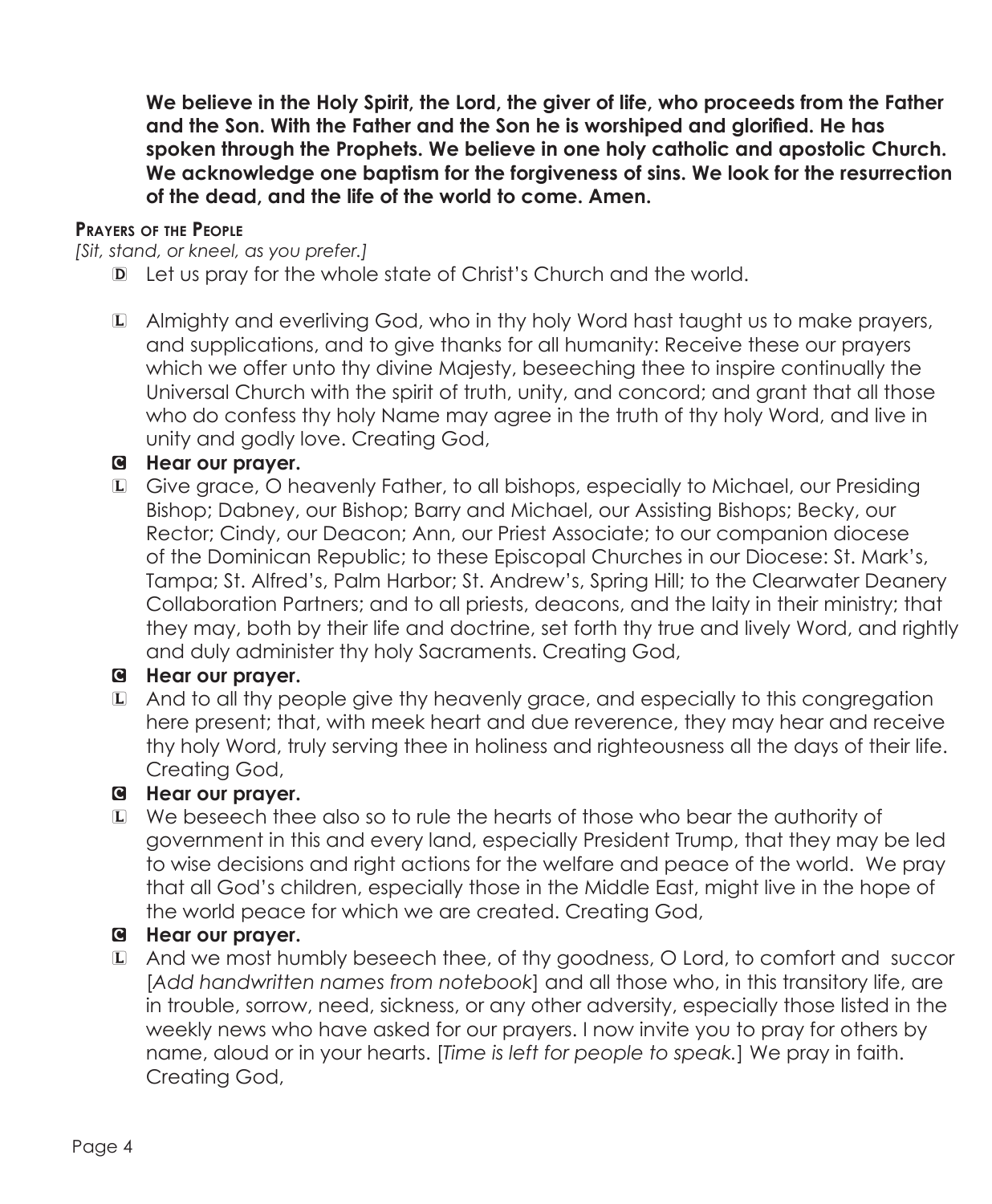#### C **Hear our prayer.**

L Open, O Lord, the eyes of all people to behold thy gracious hand in all thy works, that, rejoicing in thy whole creation, they may honor thee with their substance, and be faithful stewards of thy bounty. We give thanks for the flowers given to the glory of God. We give thanks for all the blessings of this life, [*especially… read from notebook*]. Creating God,

### C **Hear our prayer.**

L And we also bless thy holy Name for all thy servants departed this life in thy faith and fear, [*especially… add names from notebook*]. Please add names of those on your heart, silently or aloud. [*Time is left for people to speak.*] We beseech thee to grant them continual growth in thy love and service; and to grant us grace so to follow the good examples of all thy saints, that with them we may be partakers of thy heavenly kingdom. Creating God,

#### C **Hear our prayer.**

- L Grant these our prayers, O Father, for Jesus Christ's sake, our only Mediator and Advocate.
- C **Amen.**

#### **Confession and Forgiveness of Sin**

*[Please stand or kneel, as you choose.]*

- D Let us humbly confess our sins unto Almighty God. [*Silence is kept.*] Most merciful God,
- C **we confess that we have sinned against thee in thought, word, and deed, by what we have done, and by what we have left undone. We have not loved thee with our whole heart; we have not loved our neighbors as ourselves. We are truly sorry and we humbly repent. For the sake of thy Son Jesus Christ, have mercy on us and forgive us; that we may delight in thy will, and walk in thy ways, to the glory of thy Name. Amen.**
- P Almighty God, our heavenly Father, who of his great mercy hath promised forgiveness of sins to those who with hearty repentance and true faith turn unto him, have mercy upon you, pardon and deliver you from all your sins, confirm and strengthen you in all goodness, and bring you to everlasting life; through Jesus Christ our Lord.
- C **Amen.**

#### **Prayers and Blessings**

#### **The Peace**

*[Please stand.]*

- P The peace of the Lord be always with you.
- C **And with thy spirit.**

## **The Holy Communion**

#### **Offertory Sentence**

D Worthy art thou, O Lord our God, to receive glory and honor and power; for thou hast created all things, and by thy will they were created and have their being. Bring your tithes, gifts and offerings with hearts full of thanksgiving.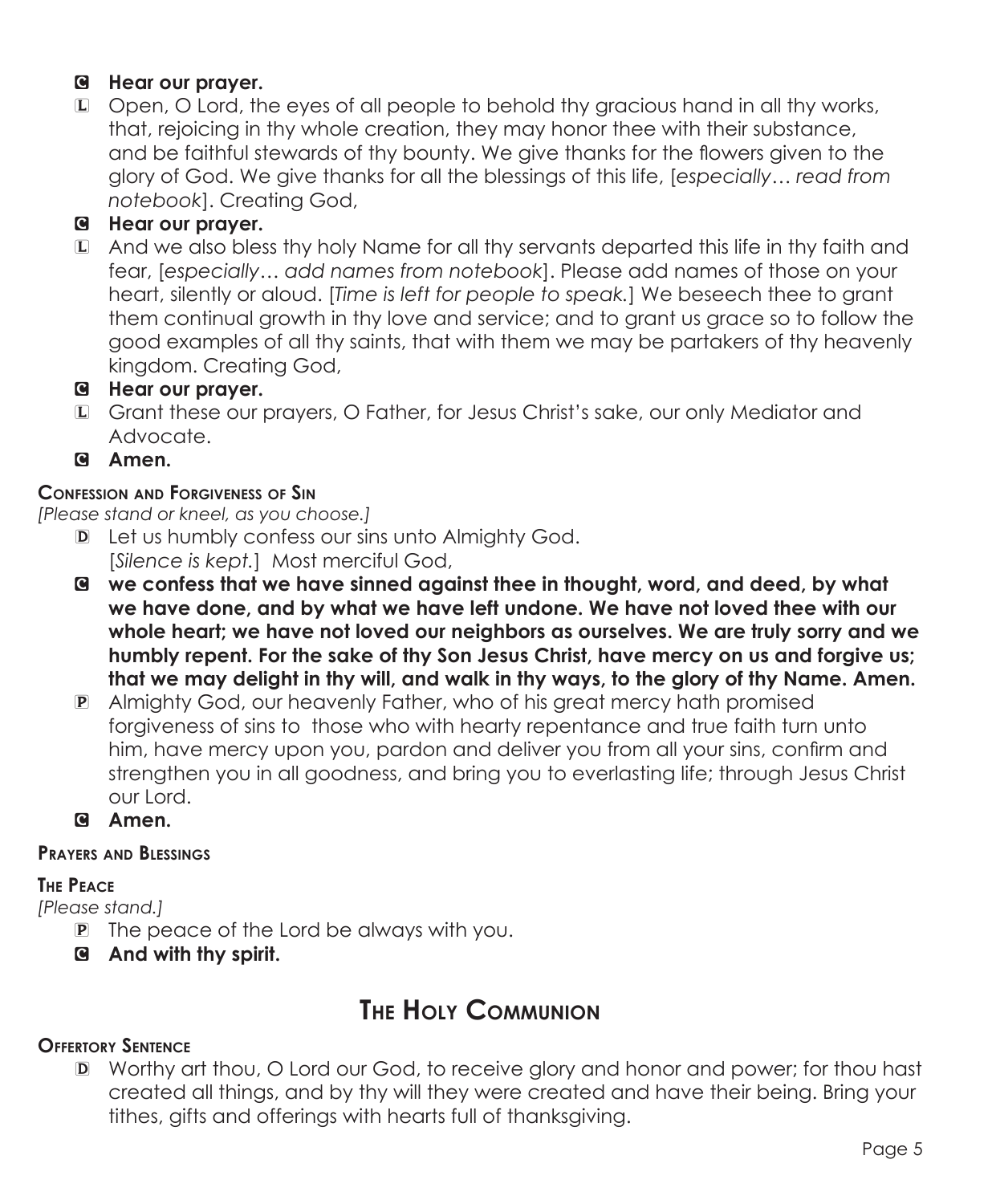#### **Offertory**

#### **Presentation of the Offerings**

*[Please stand when the offering plate is presented by the Deacon.]*

- D As we receive these gifts, we acknowledge:
- C **All things come from thee, O Lord and of thine own have we given thee.**

**The Great Thanksgiving:** Eucharistic Prayer II

- P The Lord be with you.
- C **And with thy spirit.**
- P Lift up your hearts.
- C **We lift them up unto the Lord.**
- P Let us give thanks unto our Lord God.
- C **It is meet and right so to do.**
- P It is very meet, right, and our bounden duty, that we should at all times, and in all places, give thanks unto thee, O Lord, holy Father, almighty, everlasting God. Creator of the light and source of life, who hast made us in thine image, and called us to new life in Jesus Christ our Lord. Therefore with Angels and Archangels, and with all the company of heaven, we laud and magnify thy glorious Name; evermore praising thee, and saying,
- C **Holy, holy, holy, Lord God of Hosts: Heaven and earth are full of thy glory. Glory be to thee, O Lord Most High. Blessed is he that cometh in the name of the Lord. Hosanna in the highest.**

*[Please kneel or stand, as you choose.]*

P All glory be to thee, O Lord our God, for that thou didst create heaven and earth, and didst make us in thine own image; and, of thy tender mercy, didst give thine only Son Jesus Christ to take our nature upon him, and to suffer death upon the cross for our redemption. He made there a full and perfect sacrifice for the whole world; and did institute, and in his holy Gospel command us to continue, a perpetual memory of that his precious death and sacrifice, until his coming again.

 For in the night in which he was betrayed, he took bread; and when he had given thanks to thee, he broke it, and gave it to his disciples, saying, "Take, eat, this is my Body, which is given for you. Do this in remembrance of me."

Likewise, after supper, he took the cup; and when he had given thanks, he gave it to them, saying, "Drink this, all of you; for this is my Blood of the New Covenant, which is shed for you, and for many, for the remission of sins. Do this, as oft as ye shall drink it, in remembrance of me."

 Wherefore, O Lord and heavenly Father, we thy people do celebrate and make, with these thy holy gifts which we now offer unto thee, the memorial thy Son hath commanded us to make; having in remembrance his blessed passion and precious death, his mighty resurrection and glorious ascension; and looking for his coming again with power and great glory. And we most humbly beseech thee, O merciful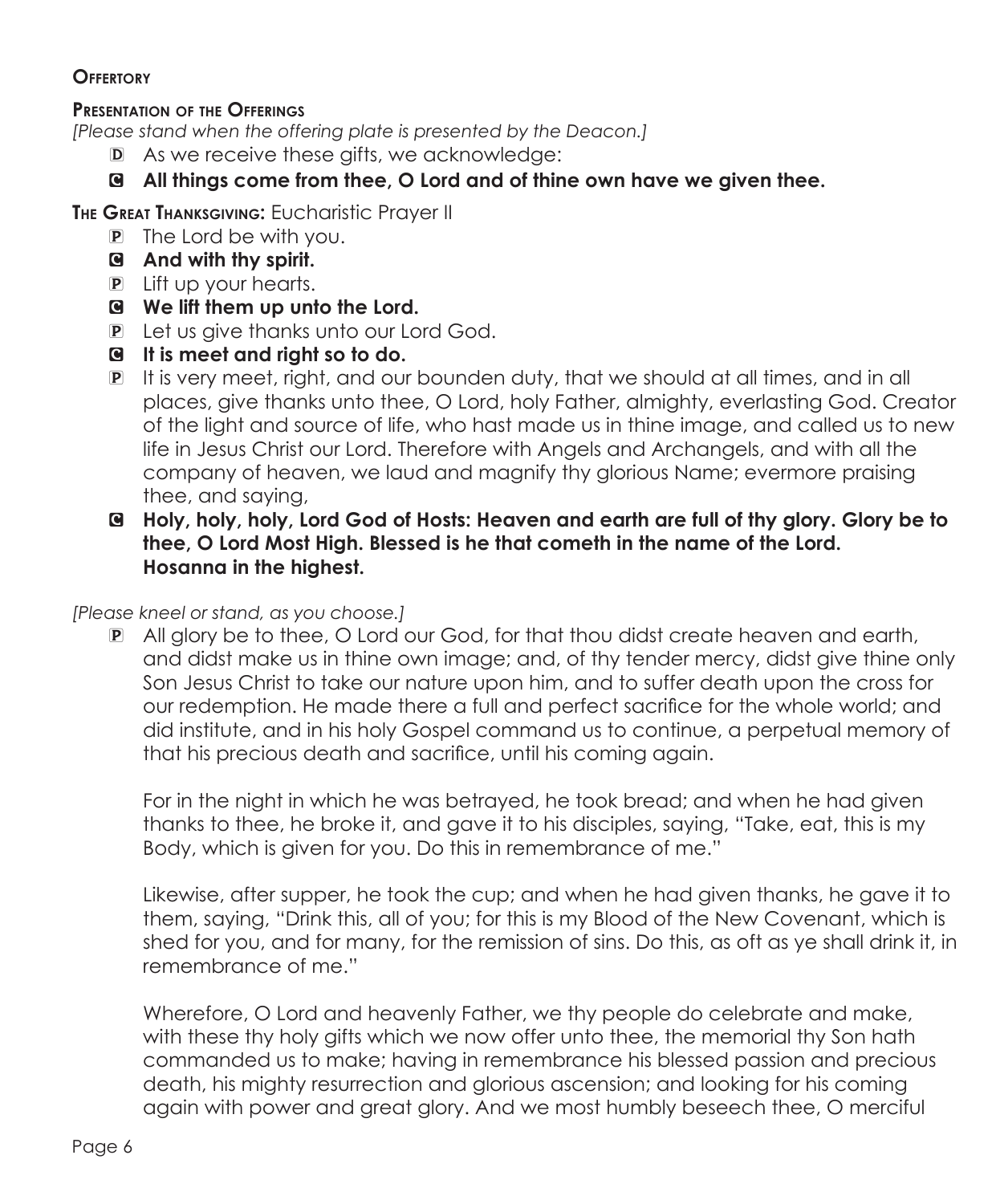Father, to hear us, and, with thy Word and Holy Spirit, to bless and sanctify these gifts of bread and wine, that they may be unto us the Body and Blood of thy dearly-beloved Son Jesus Christ.

- C **And we earnestly desire thy fatherly goodness to accept this our sacrifice of praise and thanksgiving, whereby we offer and present unto thee, O Lord, our selves, our souls and bodies. Grant, we beseech thee, that all who partake of this Holy Communion may worthily receive the most precious Body and Blood of thy Son Jesus Christ, and be filled with thy grace and heavenly benediction; and also that we and all thy whole Church may be made one body with him, that he may dwell in us, and we in him; through the same Jesus Christ our Lord;**
- P By whom, and with whom, and in whom, in the unity of the Holy Ghost all honor and glory be unto thee, O Father Almighty, world without end.
- C **AMEN.**

#### **The Lord's Prayer**

- P And now, as our Savior Christ hath taught us, we are bold to say,
- C **Our Father, who art in heaven, hallowed be thy Name, thy kingdom come, thy will be done, on earth as it is in heaven. Give us this day our daily bread. And forgive us our trespasses, as we forgive those who trespass against us. And lead us not into temptation, but deliver us from evil. For thine is the kingdom, and the power, and the glory, for ever and ever. Amen.**

#### **Breaking of the Bread**

- P We break this bread to share in the body of Christ.
- C **We who are many are one body, for we all share the one bread.**

*[You may be seated. All are welcome at the Lord's Table. Please follow the directions of the usher, who will let you know when it's your turn to go to the altar rail. You may stand or kneel. To receive, hold your hands in front of you, one palm over the other. The priest will place a wafer there. You may either consume it immediately, and then sip from the cup of wine when it comes to you, or, you may wait and dip the wafer into the wine. When you are finished, please return to your seat by the side aisle.]*

P The Gifts of God for the People of God. Take them in remembrance that Christ died for you, and feed on him in your hearts by faith, with thanksgiving.

#### **Prayer After Communion**

*[Please kneel or stand, as you choose.]*

- P Let us pray.
- C **Almighty and everliving God, we most heartily thank thee for that thou dost feed us, in these holy mysteries, with the spiritual food of the most precious Body and Blood of thy Son our Savior Jesus Christ; and dost assure us thereby of thy favor and goodness towards us; and that we are very members incorporate in the mystical body of thy Son, the blessed company of all faithful people; and are also heirs, through hope, of thy everlasting kingdom. And we humbly beseech thee, O heavenly Father, so to assist us with thy grace, that we may continue in that holy fellowship, and do all such good works as thou hast prepared for us to walk in; through Jesus Christ our Lord, to whom, with thee and the Holy Ghost, be all honor and glory, world without end. Amen.**